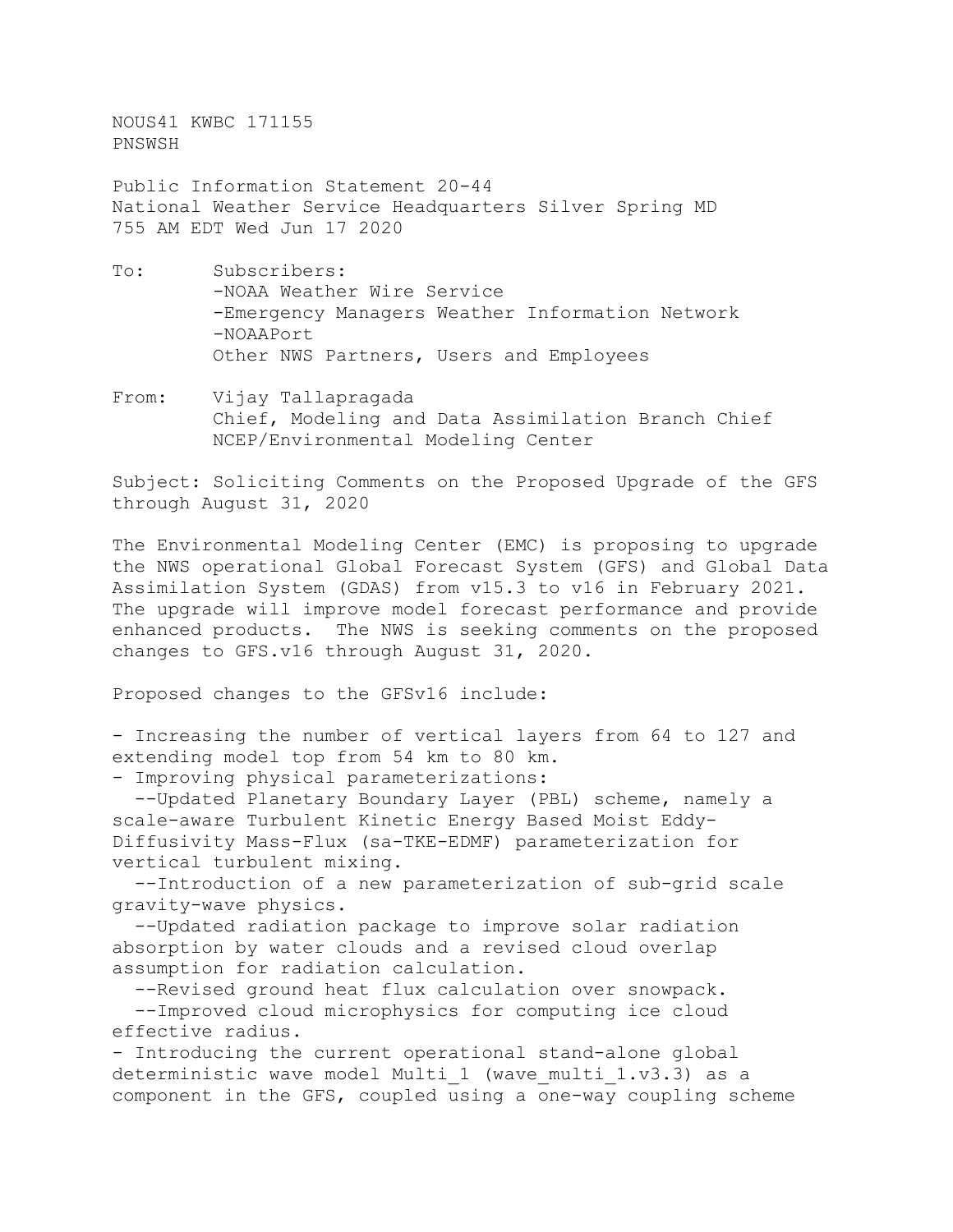where the atmospheric model provides winds to the WAVEWATCH III model using the UFS framework.

Proposed changes to the GDASv16 include:

- Use observational precipitation to spin up the Global Land Data Assimilation System (GLDAS) in the GDAS cycle to provide more realistic land initial conditions.

- Use a Local Ensemble Kalman Filter (LETKF) with model space localization and linearized observation operator to replace the Ensemble Square Root Filter (EnSRF).

- Apply a new 4-Dimensional Incremental Analysis Update (4D-IAU) technique.

- Turn on Stochastic Kinetic Energy Backscatter (SKEB) scheme in GDAS ensemble forecasts.

- Update variational Quality Control (QC).

- Apply Hilbert curve to aircraft data.

- Apply correlated observation error for CrIS over sea surfaces and IASI over sea and land.

- Update aircraft bias correction with safeguards.

- Assimilate AMSU-A channel 14 and ATMS channel 15 without bias correction.

- Assimilate CSR data from ABI G16, AHI Himawari8, and SEVIRI M08.

- Assimilate AVHRR from NOAA-19 and Metop-B for near sea-surface temperature (NSST).

- Upgrade to Community Radiative Transfer Model (CRTM) v2.3.0.

The proposed coupling of the atmosphere model to WAVEWATCH III in GFSv16 will retire the stand-alone, deterministic global wave forecasting system Multi\_1. Although the new GFS-Wave component will inherit many characteristics of the current stand-alone wave prediction system, the following changes are expected to bring significant improvements to the wave guidance provided to the NWS:

- Full integration of the wave pre-processing, forecast and post-processing workflow into the GFS global-workflow.

- New Global spatial grid mosaic as follows:

 --Increasing global core resolution from 1/2 degree to 1/6 degree in the northern hemisphere, and from 1/2 degree to 1/4 degree in the southern hemisphere.

 --Increasing Arctic Polar grid resolution from 18 km to 9 km. --Including wave-current interactions.

- Improving physics optimized to the new atmospheric forcing.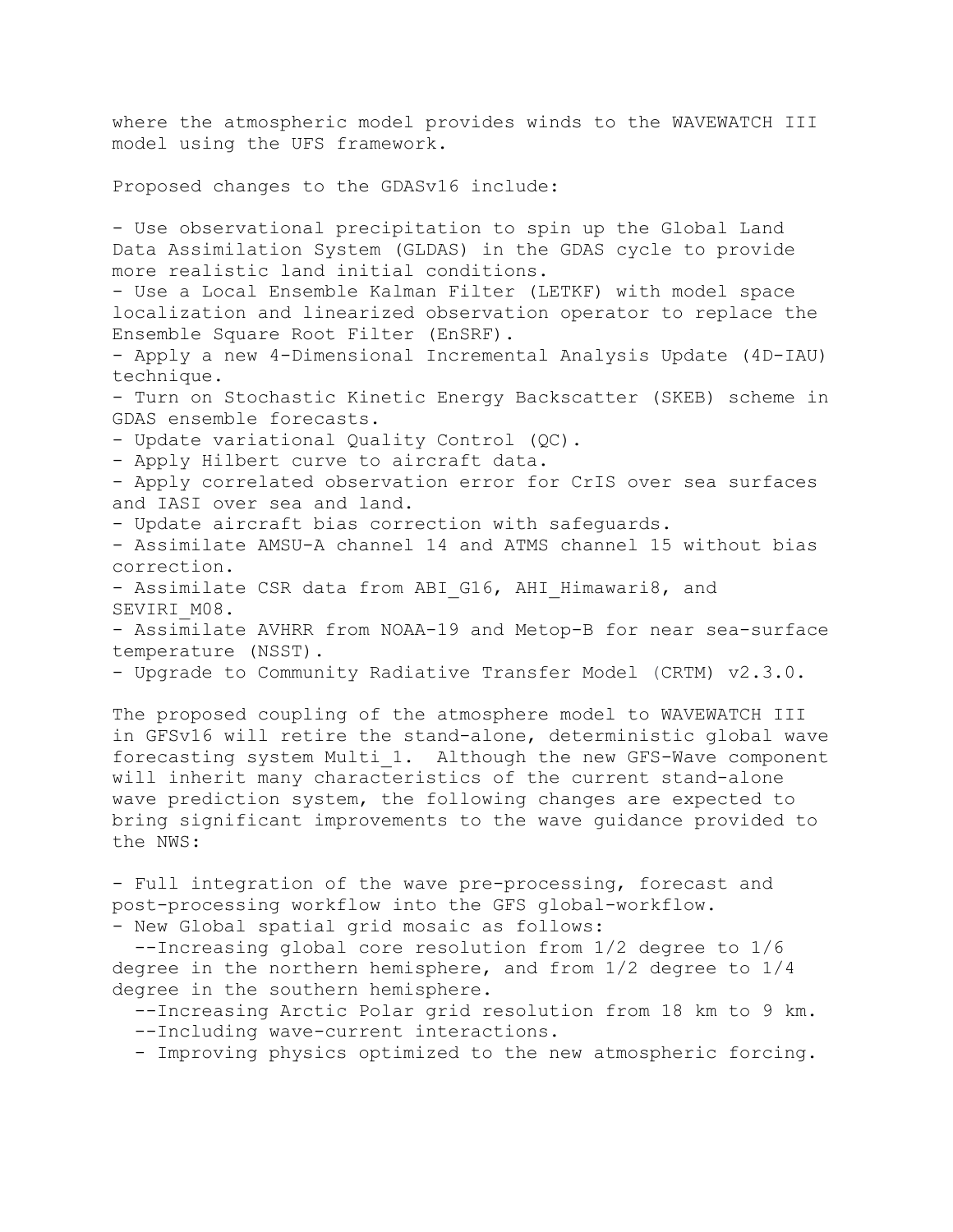Proposed changes in GFS model output, post-processed fields, and downstream products include the following:

- Changing format of forecast output history files from binary (nemsio) to netCDF with zlib compression. The number of vertical layers will be increased from 64 to 127 layers. Data volume will be reduced by about 60 percent. - Expanding gridded binary (GRIB) products to include more standard pressure layers in the upper stratosphere and the mesosphere. Data volume will increase for almost all GRIB products by about 25 percent, including the pgrb2 and pgrb2b files. - Unification: all 3-D fields in pgrb2 files will have the same 41 standard isobaric layers for all forecast hours, including analysis time. - Adding several new products including ceiling, instantaneous total column cloud fraction, instantaneous cloud fraction at low/middle/high cloud, 1 and 4 km radar reflectivity, radar reflectivity at model layer 1 and 2. - Adding additional fields in the pgrb2 dataset for generating initial conditions and boundary conditions for downstream applications. They are plant canopy surface water, soil moisture at  $0-0.1$ ,  $0.1-0.4$ ,  $0.4-1$ ,  $1-2$  m below ground level, sea ice thickness, surface roughness, sea ice skin temperature, soil type, vegetation type and frictional velocity. -Replacing filtered Shuell SLP with unfiltered one using the same ID (PRMSL) -Replacing legacy synthetic nadir GOES 12/13 with synthetic nadir ABI GOES-R products. -Moving most isobaric specific humidity records will be moved from the pgrb2b dataset to the pgrb2 dataset. -Moving GTG and Icing severity from gfs.tHHz.gtg 0p25.fFFF.grib2 and gfs.tHHz.pgrb2.0p25.fFFF respectively to a new file gfs.tHHz.wafs\_0p25.fFF.grib2. Additionally, the output pressure levels are changed from model pressure levels to ICAO standard levels in this new file only. - Delaying product delivery for Synthetic GOES products. - Changing labeling of time averaged cloud fraction at low/middle/high cloud from TCDC to LCDC, MCDC, HCDC. - Changing Icing Severity GRIB2 parameter from 234 to 37, mnemonics from ICSEV to ICESEV. -Removing 16 levels of isobaric specific humidity from pgrb2b.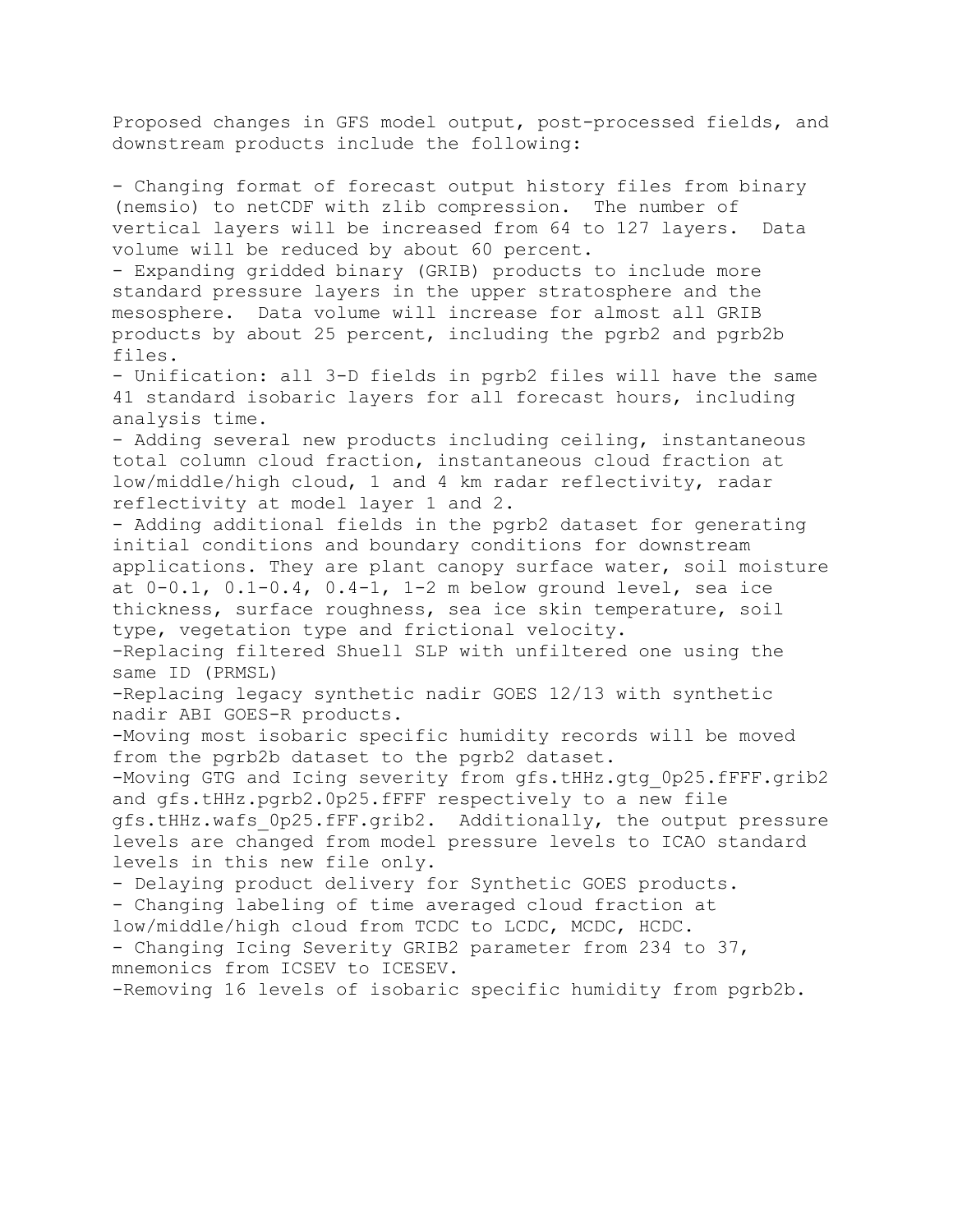Please refer to an earlier product removal Public Information Statement (PNS) for the details of other product removals:

[https://www.weather.gov/media/notification/pns20-](https://www.weather.gov/media/notification/pns20-17gfs_product_removal.pdf) 17qfs product removal.pdf

- Several updates will be made to GFS station time series BUFR output:

--Increasing the vertical levels from 64 to 127 levels.

 - Removing adjustment of temperature, humidity, surface pressure, and sea level pressure from model terrain to local station terrain.

 - Changing surface evaporation value and unit from watts/m^2 (surface latent heat net flux) to kg/m^2 (evaporation).

Wave model forecast output, post-processed fields and downstream products will be modified as follows: - All products from legacy grids awk, enp, wna, nww3, wam, will be removed. - All wave steepness files (wstp) will be removed. - All 4-arcmin gridded data will be removed. - The Alaska 10-arcmin data will be removed, replaced by a full Arctic 9km. - Binary forcing files will be removed. - CSV bulletins will be removed.

A complete list of wave products removed from the existing global wave forecast system at NCEP, as well as details of how product removal will affect data disseminated via NOAAPort, is provided in the following PNS:

[https://www.weather.gov/media/notification/pdf2/pns20-](https://www.weather.gov/media/notification/pdf2/pns20-33multi_1_removal.pdf) [33multi\\_1\\_removal.pdf](https://www.weather.gov/media/notification/pdf2/pns20-33multi_1_removal.pdf)

With this upgrade, NCEP will terminate products proposed and announced in the above two product removal PNS forms from its Web Services. We encourage users to take this opportunity to migrate to other products.

In preparation for the operational implementation of GFS v16, EMC is currently running a real-time parallel with fully cycled data assimilation. Real-time output from this parallel are made available through both NOAAPort and NCEP Web Services and can be found at:

[https://para.nomads.ncep.noaa.gov](https://para.nomads.ncep.noaa.gov/)